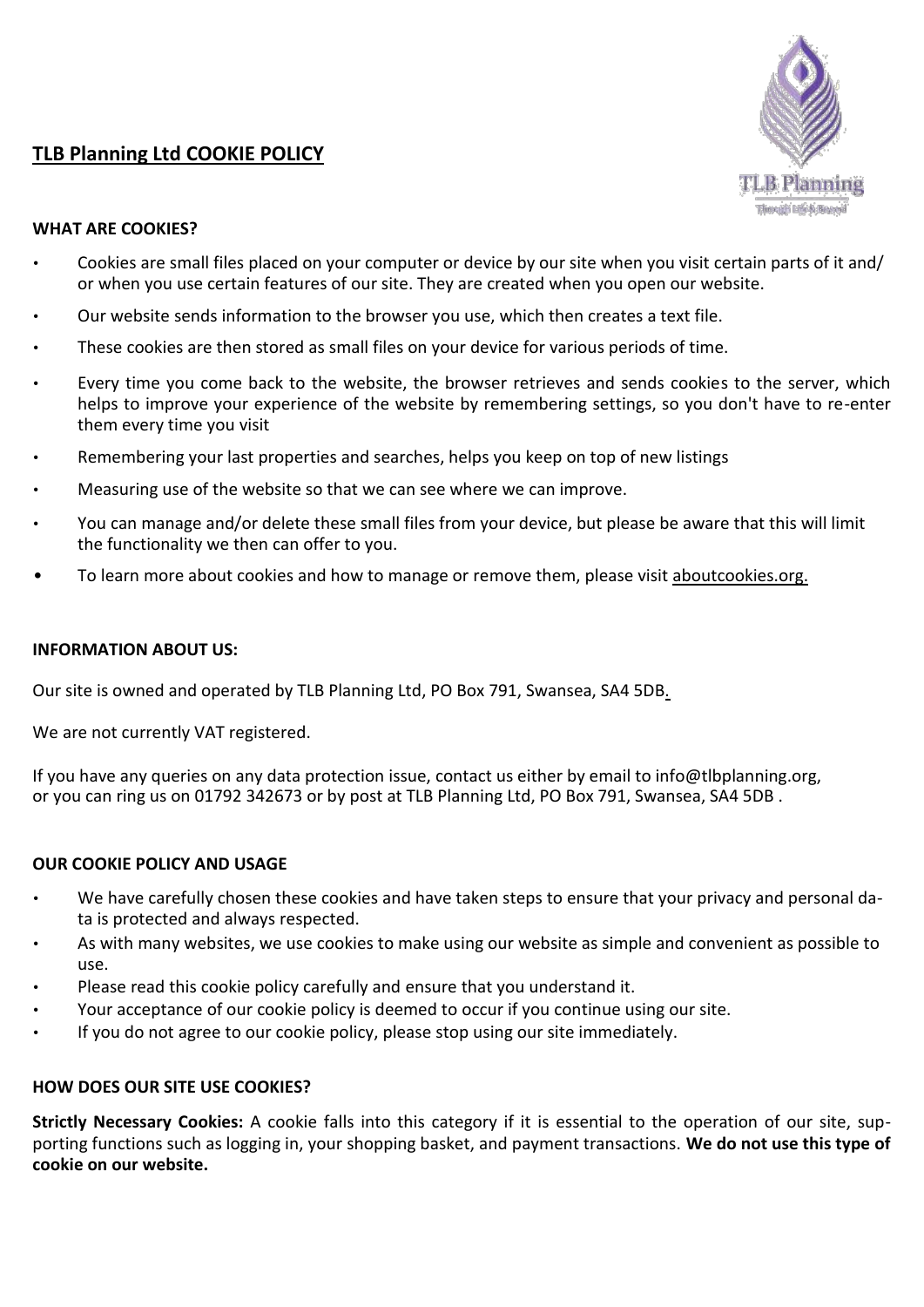**Analytics Cookies:** It is important for us to understand how you use our site, for example, how efficiently you can navigate around it, and what features you use. Analytics cookies enable us to gather this information, helping us to improve our site and your experience of it.

**Functionality Cookies:** Functionality cookies enable us to provide additional functions to you on our site such as personalisation and remembering your saved preferences. **We do not use this type of cookie on our website.**

**Targeting Cookies:** It is important for us to know when and how often you visit our site, and which parts of it you have used (including which pages you have visited, and which links you have visited). As with analytics cookies, this information helps us to better understand you and, in turn, to make our site and advertising more relevant to your interests.

**Third Party Cookies:** Third party cookies are placed by other companies and are not allowed on our website.

**Persistent Cookies:** Any of the above types of cookie may be a persistent cookie. Persistent cookies are those which remain on your computer or device for a predetermined period and are activated each time you visit our site.

**Session Cookies:** Any of the above types of cookie may be a session cookie. Session cookies are temporary and only remain on your computer or device from the point at which you visit our site until you close your browser. Session cookies are deleted when you close your browser.

## **WHAT COOKIES DOES OUR SITE USE?**

The following first party Cookies may be placed on your computer or device:

| <b>Name of Cookie</b>   | <b>Purpose &amp; Type</b>                        | <b>Strictly Necessary</b> |
|-------------------------|--------------------------------------------------|---------------------------|
| <b>Analytics Cookie</b> | The cookie is updated every time data is sent to | Yes                       |
| <b>Targeting Cookie</b> | Targeting or advertising cookies are placed      | No                        |

Our site uses analytics services provided by **Google Analytics.**

Website analytics refers to a set of tools used to collect and analyse anonymous usage information, enabling us to better understand how our website is used. This, in turn, enables us to improve our website and the services offered through it. You do not have to allow us to use these cookies, however whilst our use of them does not pose any risk to your privacy or your safe use of our website, it does enable us to continually improve our web-site, making it a better and more useful experience for you.

The analytics service used by our website use analytics cookies to gather the required information.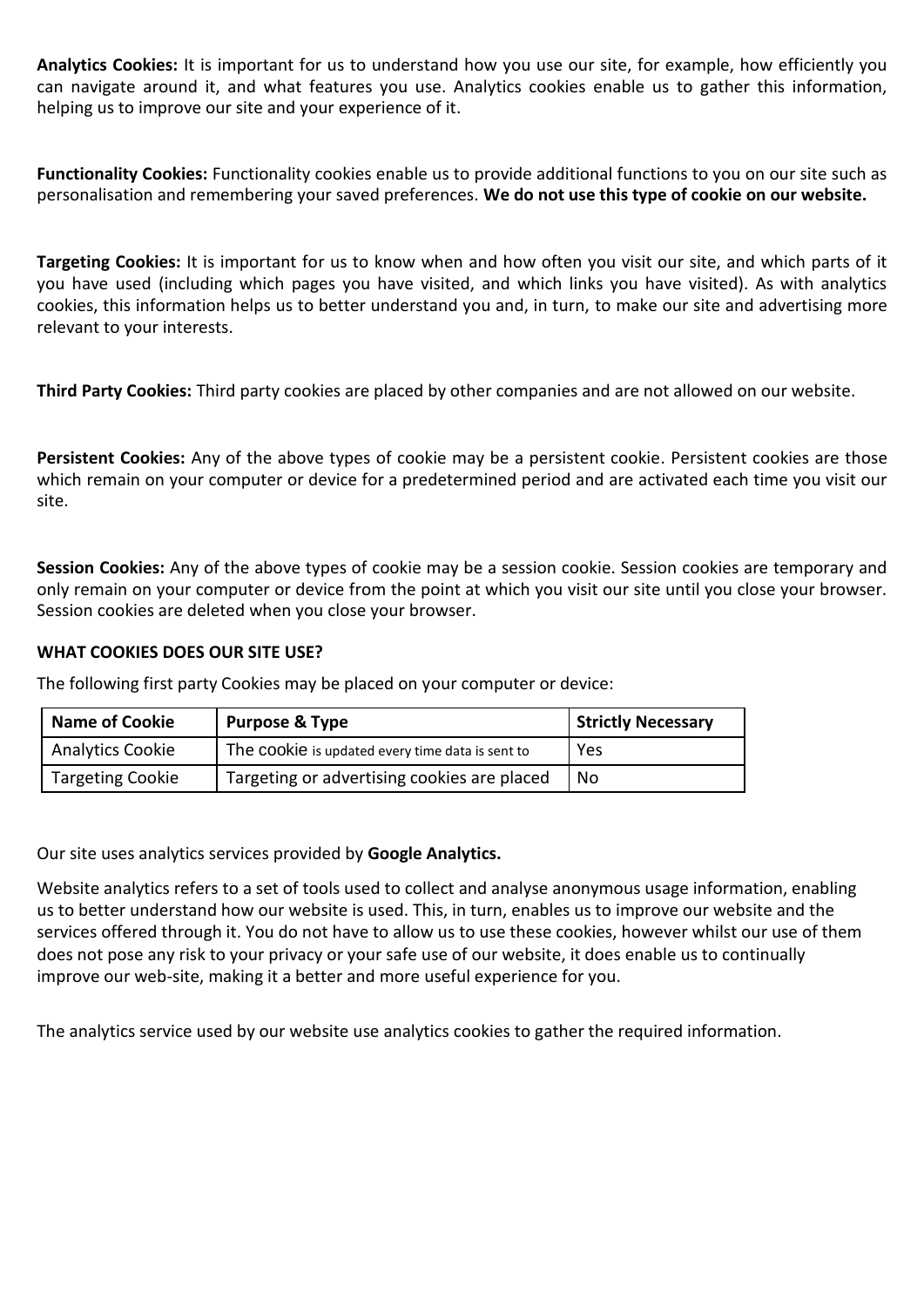The analytics service(s) we use are:

| <b>Name of Cookie</b> | <b>Purpose &amp; Type</b>                                                                                                                                                                                                                                                                                     | Provider                              | <b>Strictly Necessary</b> |
|-----------------------|---------------------------------------------------------------------------------------------------------------------------------------------------------------------------------------------------------------------------------------------------------------------------------------------------------------|---------------------------------------|---------------------------|
|                       | ga registers a unique IF<br>that issued to generate<br>statistical date on how<br>visitors use the website.<br>The "1 P JAR" cookie is<br>used to gather website<br>statistics and track<br>conversion rates.<br>SIDCC is a security cookie to <i>  analytics/answer/6004245</i><br>protect a users data from | https://support.google.com            |                           |
|                       | unauthorised access                                                                                                                                                                                                                                                                                           | Duration is session to two            |                           |
| 1P_JAR, ga            |                                                                                                                                                                                                                                                                                                               | years                                 | No                        |
| gat                   | <b>Used by Google Analytics</b><br>to throttle request rate                                                                                                                                                                                                                                                   | Google-<br>analytics.com/analytics.js | No                        |
|                       | JavaScript plugin that warns<br>users about using cookies<br>on the webpage                                                                                                                                                                                                                                   |                                       |                           |
| CONSENT               |                                                                                                                                                                                                                                                                                                               | Google.com, google.co.uk              | Yes                       |
|                       | Registers a unique ID that is<br>used to generate statistical<br>date on how the visitor uses analytics.com/analytics.js<br>the website                                                                                                                                                                       | Google-                               |                           |
| gid                   |                                                                                                                                                                                                                                                                                                               | Duration 1 day                        | No                        |

## **CONSENT AND CONTROL**

- Before cookies are placed on your computer or device, you will be asked for your consent to set those cookies. By giving your consent you are enabling us to provide the best possible experience and service to you. You may refuse consent unless those cookies are strictly necessary; however certain features of our website may not function fully, or as intended.
- In addition to the controls that we provide, you can choose to enable or disable cookies in your internet browser.
- Most internet browsers also enable you to choose whether you wish to disable all cookies or only thirdparty cookies. By default, most internet browsers accept cookies, but this can be changed.
- For further details, please consult the help menu in your internet browser or the documentation that came with your device.